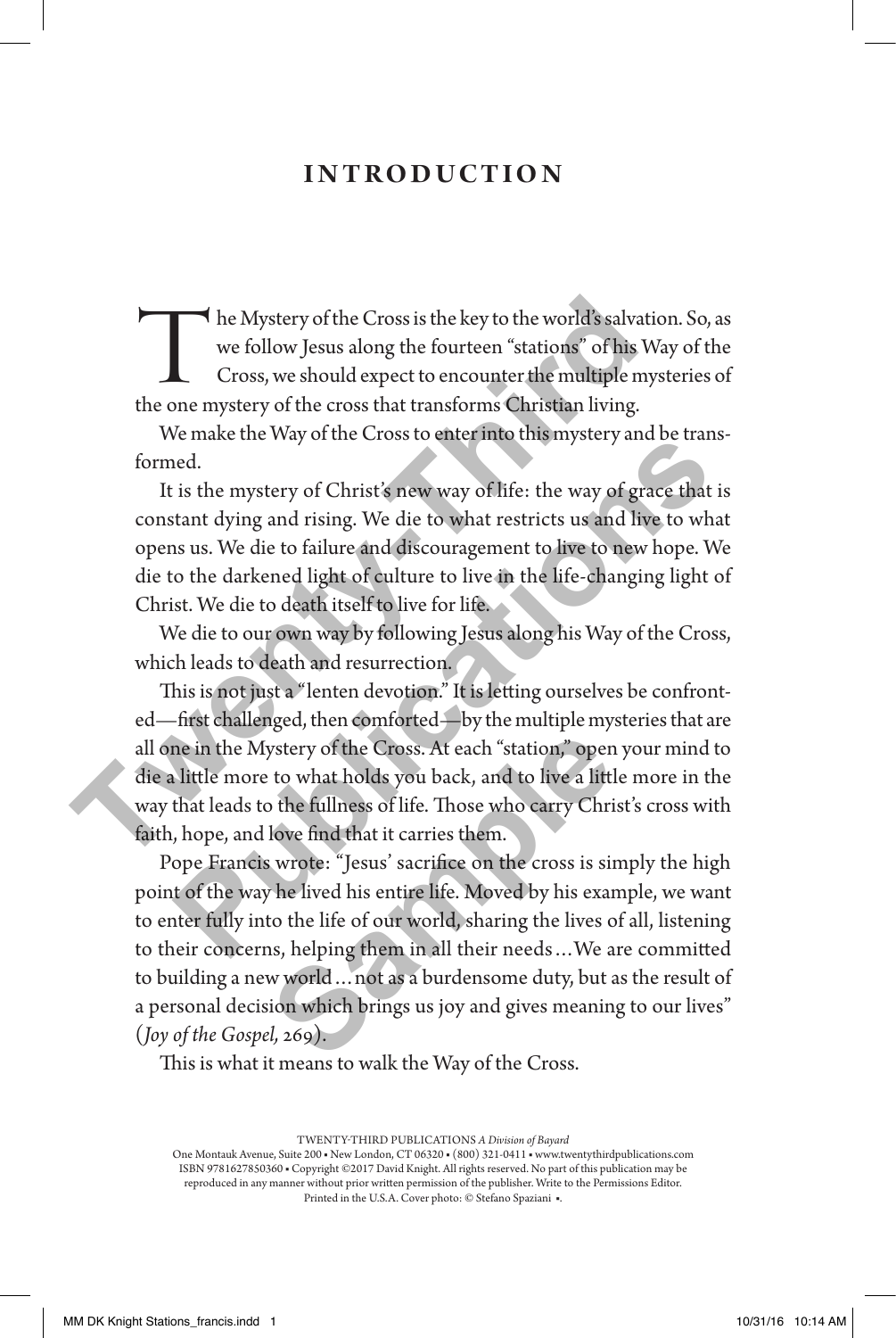# **The First Station**

### jesus is condemned to death

## *The Mystery of Our New Identity*

LEADER The First Station: Jesus is condemned to death. This is the mystery of our new identity.

We adore you, O Christ, and we bless you.

- ALL Because by your holy cross, you have redeemed the world.
- **Reader** Pope Francis wrote:

 God is not a far-off deity who does not get involved in the world. Rather, Saint Paul tells us, he "became sin." (*Open Mind, Faithful Heart,* p. 27)

 Pope Francis is quoting St. Paul in his Second Letter to the Corinthians: "For our sake God made him who knew no sin to be sin, so that in him we might become the righteousness of God." **The Mystery of Our New Identity**<br>
LEADER The First Station: Jesus is condemned to death.<br>
This is the mystery of our new identity.<br>
We adore you, O Christ, and we bless you.<br>
ALL Because by your holy cross, you have redee We adore you, O Christ, and we bless you.<br> **PERICALE SECULE SECULARE SECULARE SECULARE SECULARE POPE Francis wrote:**<br> **POPE Francis wrote:**<br> **POPE Francis wrote:**<br> **POPE Francis wrote:**<br> **POPE Francis wrote:**<br> **POPE Franci** (Open Mind, Faithful Heart, p. 27)<br>Pope Francis is quoting St. Paul in his Seccetive Corinthians: "For our sake God made<br>no sin to be sin, so that in him we might be<br>righteousness of God."<br>[A BRIEF MOMENT OF SILENT PRAYER

[ a brief moment of silent prayer ]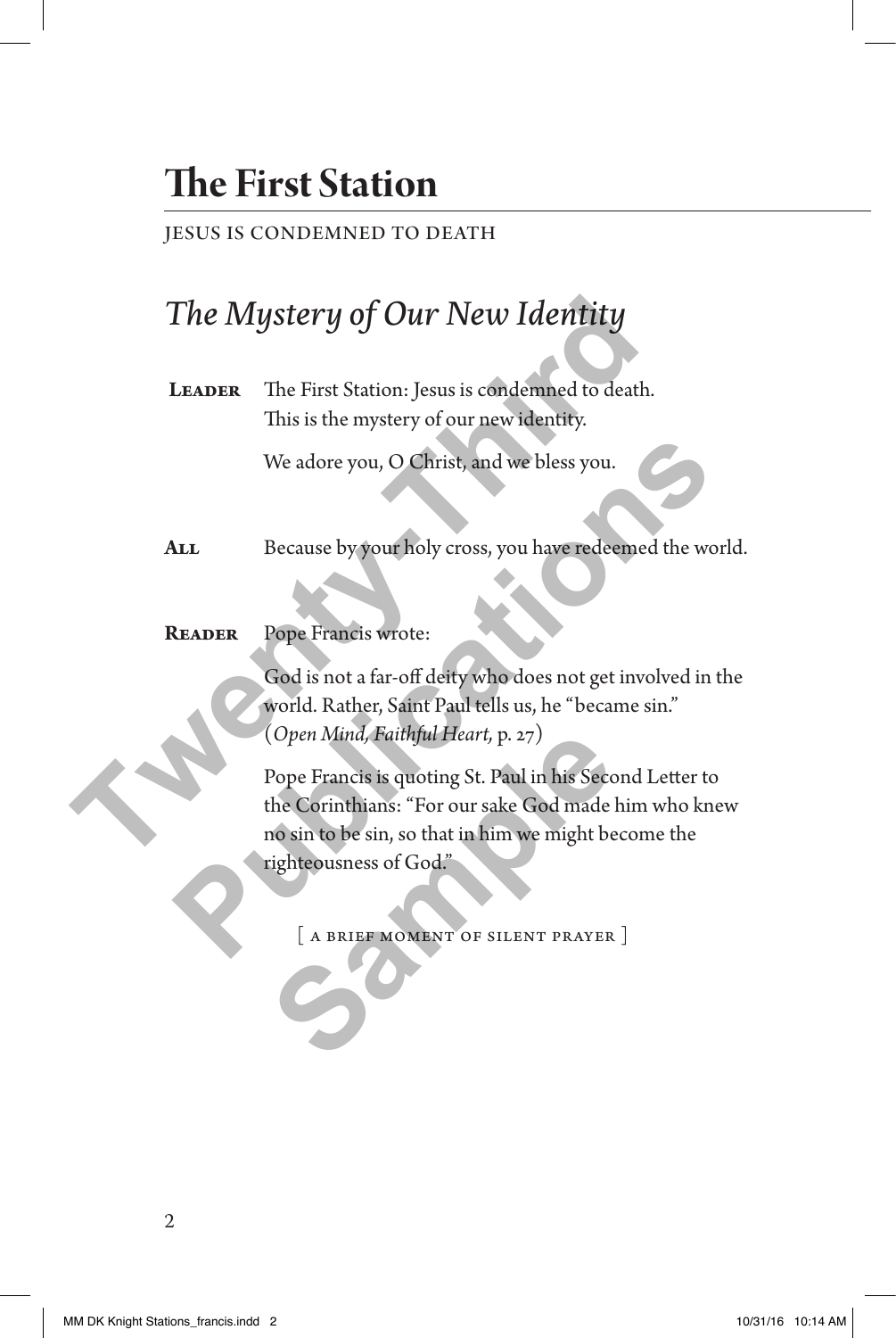**Leader** The mystery of the judgment Pilate pronounced on Jesus is not that Jesus, though innocent, was punished for our sins. It is that God made Jesus, who could not sin, to "be sin" by taking us, with all our sins, into his body. Our sins became the sins of his own flesh. The body Pilate sent to the cross was guilty. When Jesus died in that body, we died "in him." Our sins went down into the grave with Jesus and were annihilated. **The mystery of the judgment Pilate pronounced on**<br>
not that Jesus, though innocent, was pumished for our<br>
It is that God made Jesus, who could not sin, to "be taking us, with all our sins, into his body. Our sins be<br>
the It is that God made Jesus, who could not sin, to "be sin" by<br>taking us, with all our sins, into his body. Our sins became<br>the sins of his own flesh. The body Pilate sent to the cross<br>was guilty. When Jesus died in that bod

 We are not just pardoned; we are purified. When we died "in Christ," the person who committed our sins died, and we rose as a "new creation"—Christ's own body on earth—with no record of sin. Each of us says with Saint Paul, "It is no longer I who live; it is Christ who lives in me."

A BRIEF MOMENT OF SILENT PRAYER

**All** Lord, you took on our identity when you were made to "be sin." We took on your identity when we were made to "be divine." Let us live and act always as your body on earth. Amen. I, "It is no longer I who live; it is Christ wh<br>
[A BRIEF MOMENT OF SILENT PRAYER ]<br>
d, you took on our identity when you were<br>
We took on your identity when we were r<br>
ne." Let us live and act always as your body<br>
en.

3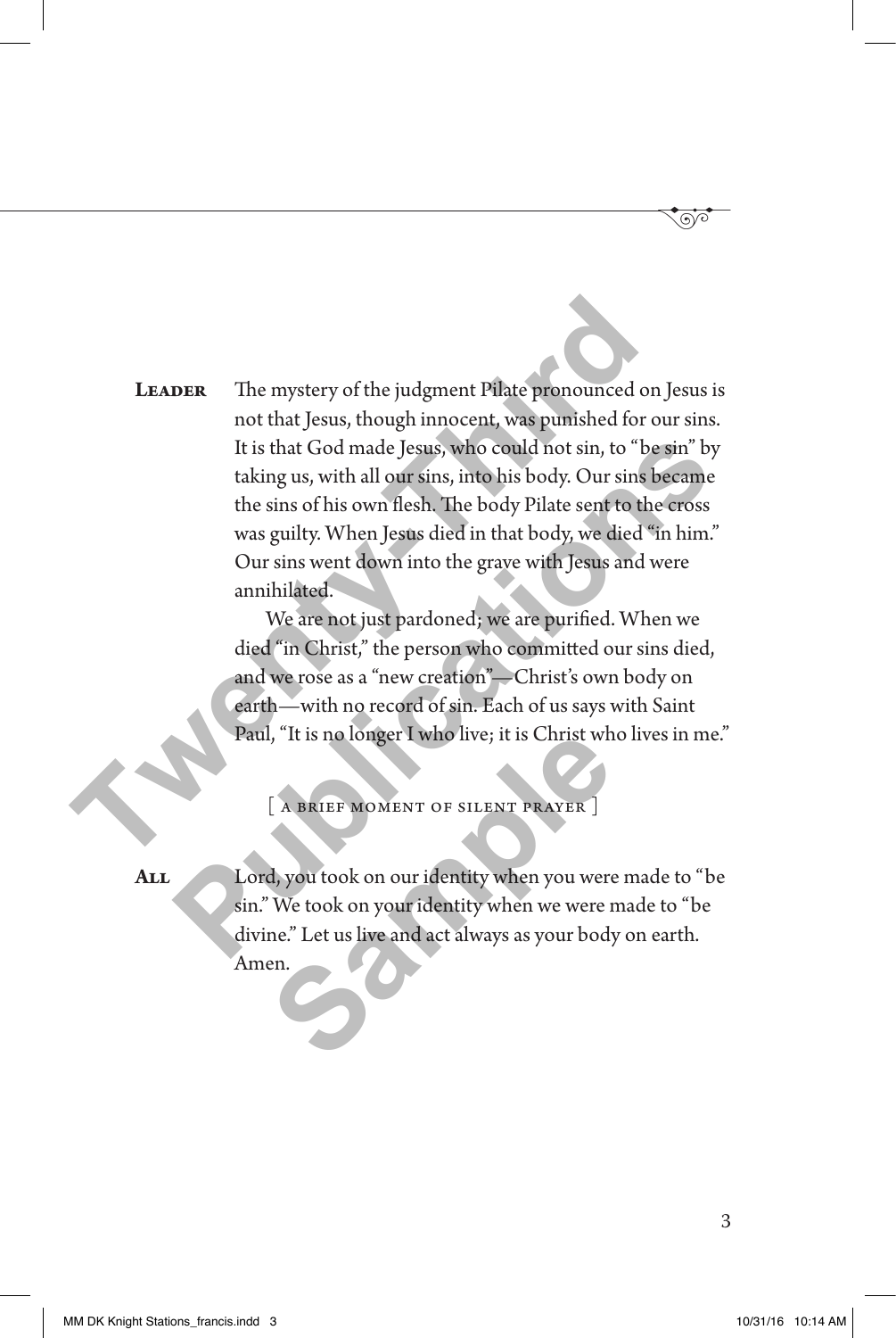# **The Second Station**

#### jesus takes up his cross

### *The Mystery of Suffering*

LEADER The Second Station: Jesus takes up his cross. This is the mystery of suffering.

We adore you, O Christ, and we bless you.

- ALL Because by your holy cross, you have redeemed the world.
- **Reader** Pope Francis wrote:

If a family is centered on Christ…moments of pain and difficulty will become experiences of union with Jesus on the cross…which transforms difficulties and sufferings into an offering of love. (*The Joy of Love*, 317) **The Mystery of Suffering**<br>
LEADER The Second Station: Jesus takes up his cross.<br>
This is the mystery of suffering<br>
We adore you, O Christ, and we bless you.<br>
ALL Because by your holy cross, you have redeened to<br>
READER Po We adore you, O Christ, and we bless you.<br> **Publication Contains and We bless you have redeemed the world<br>
<b>Publications Contains and Supplementary of the Contains of the Section And Supplementary will become experiences o** 

[ a brief moment of silent prayer ]

LEADER Without faith, suffering is just an evil to exterminate. We spontaneously want a savior who will take suffering out of the world by power—by destroying those who cause it. the cross... which transforms difficulties at<br>an offering of love. (*The Joy of Love*, 317)<br><br><br><br><br><br><br><br><br><br><br><br><br><br>Without faith, suffering is just an evil to ex<br>spontaneously want a savior who will take<br>the world by power—by destro

Jesus' response to suffering is to embrace it. He turns suffering into a blessing by enduring it with love.

We blame God for permitting suffering. But when we do, we are blaming Jesus for accepting the cross.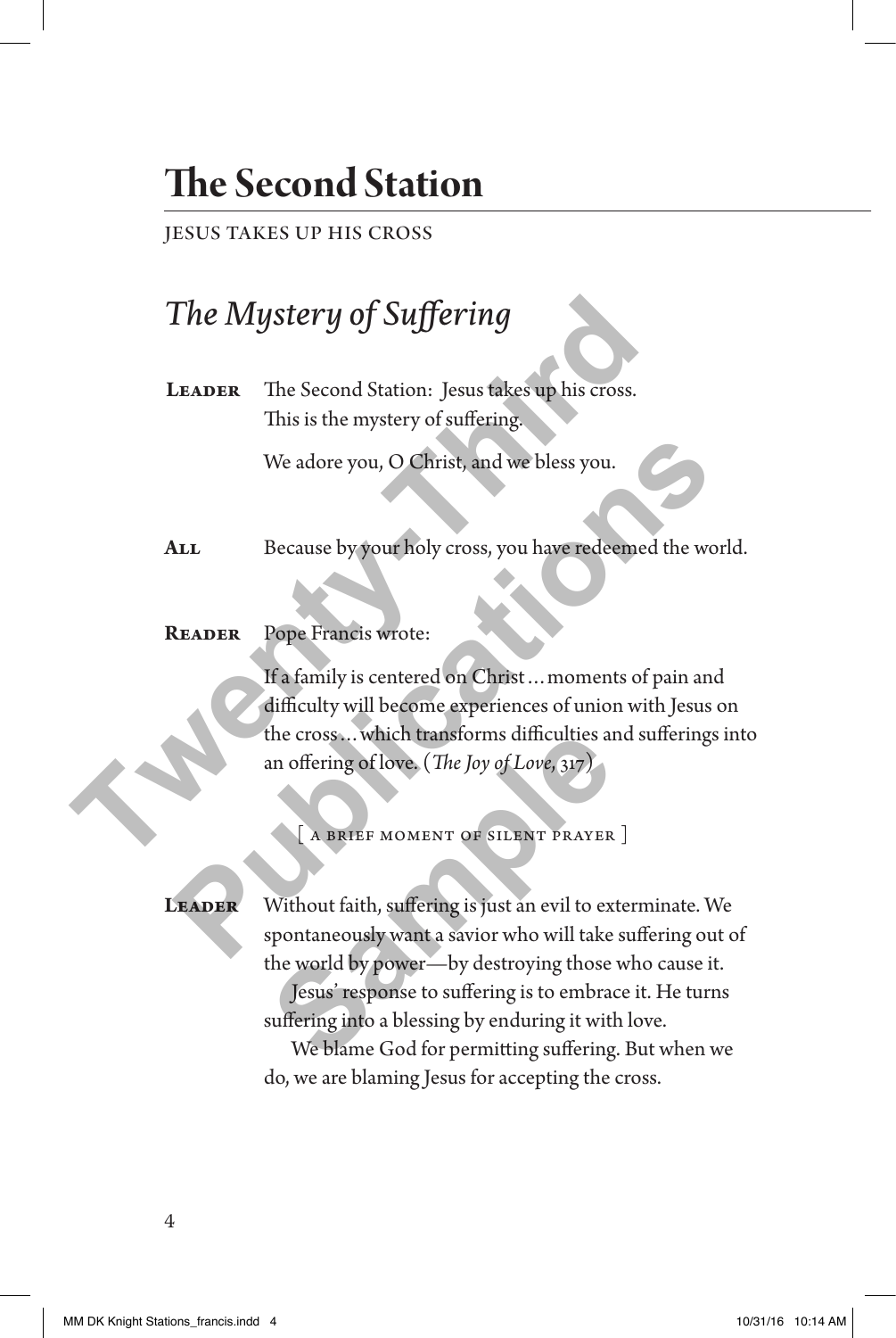Jesus never promised to deliver us from suffering; only to "deliver us from evil." He transforms suffering into blessing for those who endure it with faith, with hope, and with love. **The United States Income States In the CALCE STATE STATE STATE STATE STATE STATE STATE STATE STATE STATE STATE STATE STATE STATE STATE STATE STATE STATE STATE STATE STATE STATE STATE STATE STATE STATE STATE STATE STATE ST** 

Christians try to spare others from suffering. And when we can't, we share it and bear it with them. But we always bear witness to the mystery that suffering is not a curse but a cross. It is a door inviting us into the mystery of love. blessing for those who endure it with faith, with hope, and<br>with love.<br>Christians try to spare others from suffering And when<br>we can't, we share it and bear it with them. But we always<br>bear witness to the mystery that suff

A BRIEF MOMENT OF SILENT PRAYER ]

**All** Lord, you changed curses into crosses. Let us change all crosses into blessings through faith, hope, and love. Amen. d, you changed curses into crosses. Let us a<br>sses into blessings through faith, hope, and<br>the contract of the contract of the contract of the contract of the contract of the contract of the contract of the contract of the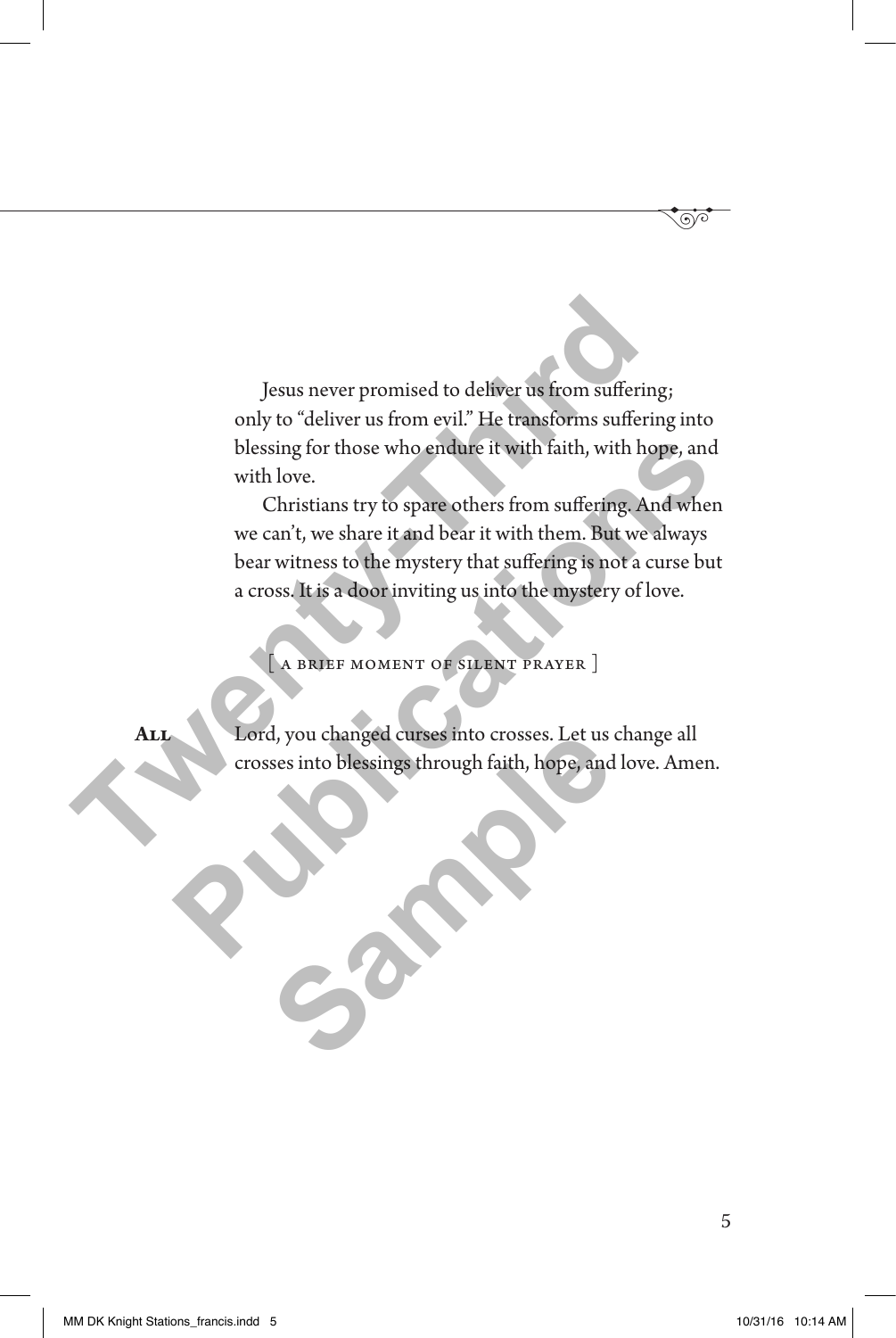# **The Third Station**

#### jesus falls for the first time

### *The Mystery of Failure*

**Leader** The Third Station: Jesus falls for the first time. This is the mystery of failure.

We adore you, O Christ, and we bless you.

- ALL Because by your holy cross, you have redeemed the world.
- **Reader** Pope Francis wrote:

 The Christian theology of hope and failure…must begin with the consideration of the passion and death of Jesus. The historical failure of Jesus in his lifetime and the frustration of the hopes of so many people…are the royal road for Christian hope. (*Open Mind, Faithful Heart*, p. 281) **The Mystery of Failure**<br>
LEADER The Third Station: Jesus falls for the first time.<br>
This is the mystery of failure.<br>
We adore you, O Christ, and we bless you.<br>
ALL Because by your holy cross, you have redeemed to<br>
READER We adore you, O Christ, and we bless you.<br> **Publication Contains and Secure 2018**<br> **Publication 2019**<br> **Publication of the passion and death of Jesus. The<br>
READER Pope Francis wrote:<br>
The Christian theology of hope and fai** 

 $A$  BRIEF MOMENT OF SILENT PRAYER  $\vert$ 

LEADER Jesus is God. But he falls. Do you remember the first time you failed in anything? The first time you fell into sin? Were you tempted to think you were just "bad"? That you were a "failure"? Or did you learn to accept yourself as human? historical tailure of Jesus in his lifetime and<br>of the hopes of so many people ... are the reference of some property<br>Christian hope, (*Open Mind, Faithful Hear*<br>Failure MOMENT OF SILENT PRAYER<br>Jesus is God. But he falls.

 Jesus falls because he is human. In Jesus, God himself is weak. But Jesus gets up. His response to failure is his victory: he keeps going.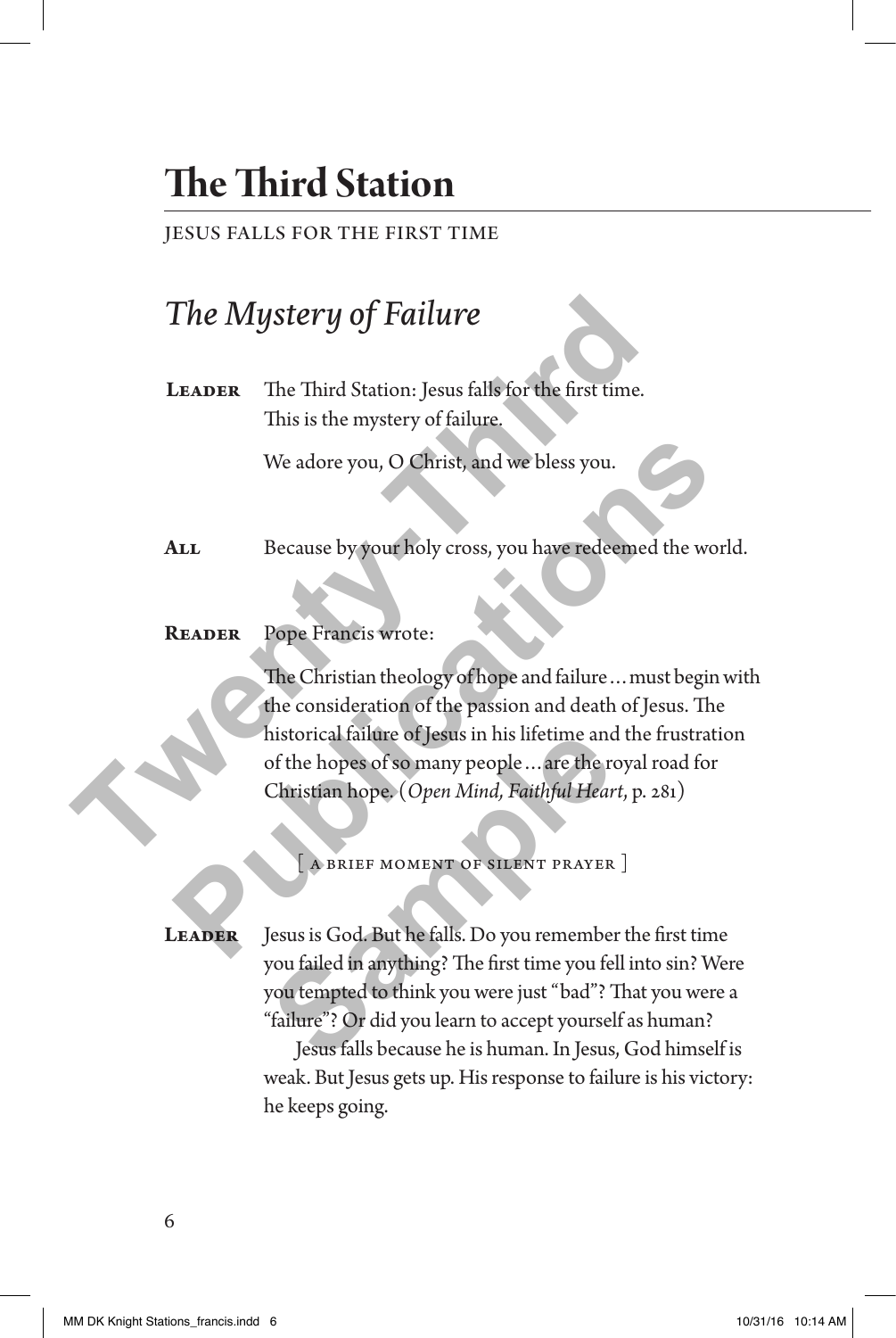We fail because we are human. But failures don't make us a failure. More important than our failures is how we respond to them.

 We are human, but also divine. We don't use our humanity as an excuse for mediocrity. By the power of Jesus within us, we get up and keep going. We are called to "the perfection of love." We reach it by persevering along the stumbling way of the cross. We fail because we are human. But failures don't<br>us a failure. More important than our failures is how<br>respond to them.<br>We are human, but also divine. We don't use our<br>humanity as an excuse for mediocrity. By the power<br>wit respond to them.<br>
We are human, but also divine. We don't use our<br>
humanity as an excuse for mediocrity. By the power of Jesus<br>
within us, we get up and keep going. We are called to "the<br>
perfection of love." We reach it b

A BRIEF MOMENT OF SILENT PRAYER ]

**All** Lord, when our failures show us we are human, let our perseverance prove that we are also divine. Amen. **Sample School School School School School School School School School School School School School School School School School School School School School School School School School School School School School School Scho**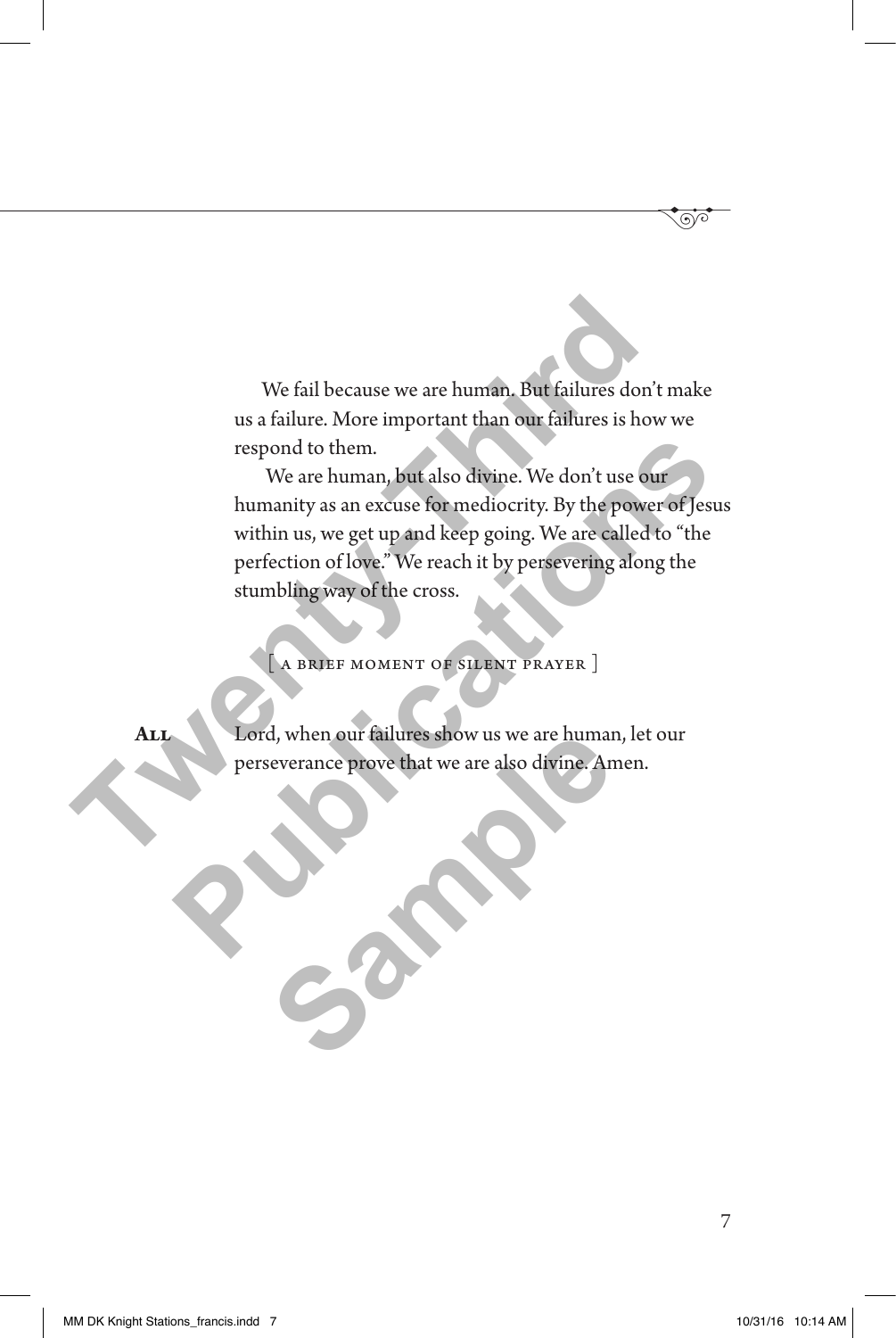# **The Fourth Station**

### jesus meets his mother

## *The Mystery of Faith*

LEADER The Fourth Station: Jesus meets his mother. This is the mystery of faith.

We adore you, O Christ, and we bless you.

- ALL Because by your holy cross, you have redeemed the world.
- **Reader** Pope Francis wrote:

[As Mary mourned for Jesus], now she grieves for the… crucified poor…Hence we can ask her to enable us to look at this world with eyes of wisdom. (*Laudato Si*, 241) **The Mystery of Faith**<br>
LEADER The Fourth Station: Jesus meets his mother.<br>
This is the mystery of faith.<br>
We adore you, O Christ, and we bless you.<br>
ALL Because by your holy cross, you have redeemed to<br>
READER Pope Franci

[A BRIEF MOMENT OF SILENT PRAYER ]

LEADER When Mary saw her Son staggering under the cross, was she able to change her answer to the angel and say, "Be it done unto him according to your word"? How could she? How could any mother accept as God's will the crucifixion of her son? We adore you, O Christ, and we bless you.<br> **PEADER** Because by your holy cross, you have redeened the world<br> **PEADER** Pope Francis wrote:<br> **PABLICATE POPE FRANCISE**<br> **PEADER** POPE FRANCISE WITH PRAYER DESCRIPTION (*Laudato* The World with eyes of wisdom. (*Lauda*:<br>
(A BRIEF MOMENT OF SILENT PRAYER ]<br>
(A BRIEF MOMENT OF SILENT PRAYER ]<br>
When Mary saw her Son staggering under<br>
she able to change her answer to the angel<br>
done unto him according

 But Mary did. She alone, of everyone on earth at that moment, accepted the mystery of the cross as Jesus did. She alone offered his sacrifice with him.